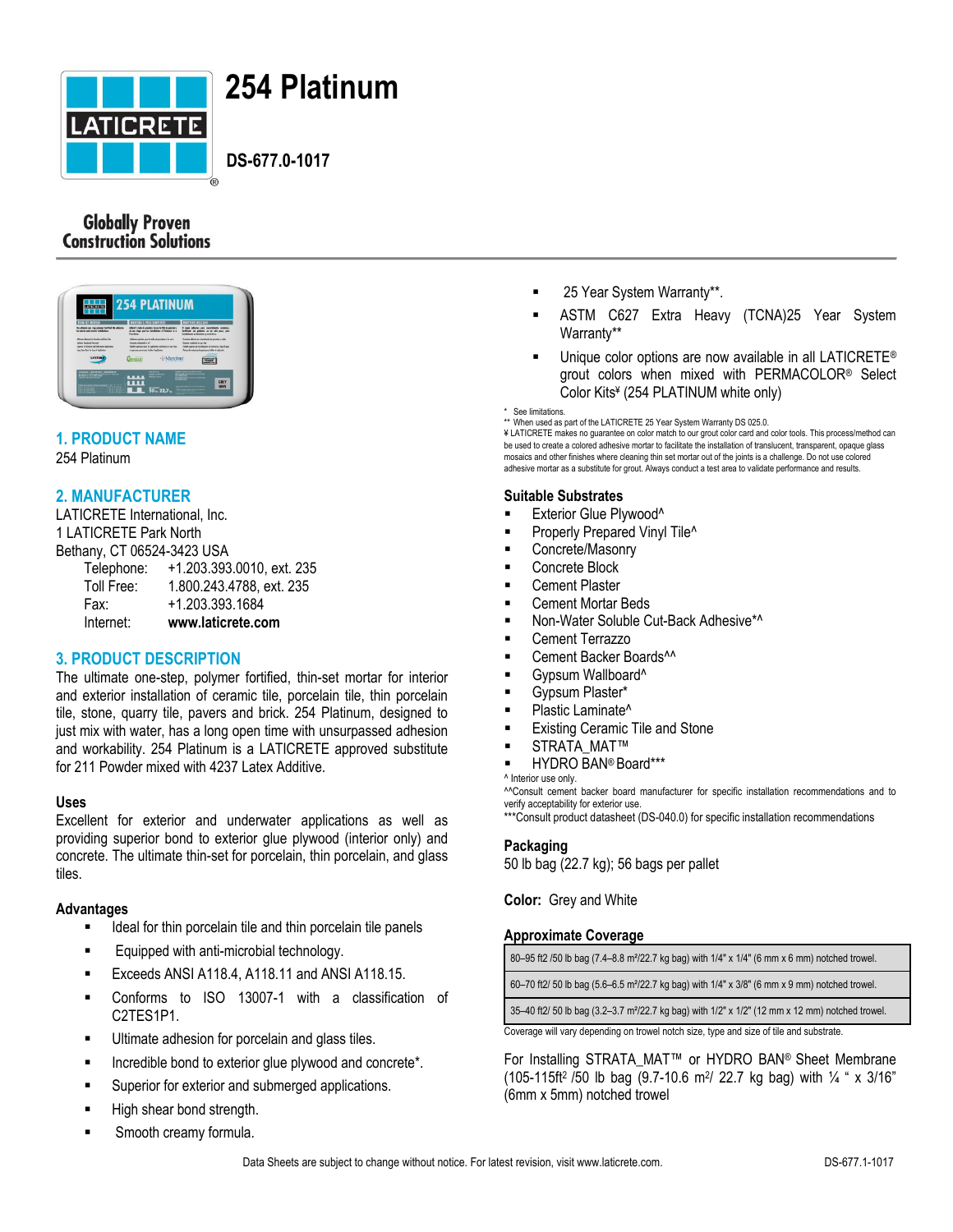#### **Shelf Life**

Advanced plastic bag provides two (2) year shelf life. (non-rapid versions only)

\*\*\*High humidity will reduce the shelf life of bagged product.

#### **Limitations**

- For veneer installations using this product, consult local building code requirements regarding limitations and installation system specifications.
- Not for use directly over particle board, luan, Masonite® or hardwood floors.
- Adhesives/mastics, mortars and grouts for ceramic tile, pavers, brick and stone are not replacements for waterproofing membranes. When a waterproofing membrane is required, use a LATICRETE**®** Waterproofing Membrane (see Section 10 FILING SYSTEMS).

*Note: Surfaces must be structurally sound, stable and rigid enough to support ceramic/stone tile, thin brick and similar finishes. Substrate deflection under all live, dead and impact loads, including concentrated loads, must not exceed L/360 for thin bed ceramic tile/brick installations or L/480 for thin bed stone installations where L=span length (except where local building codes specify more stringent deflection requirements)*

#### **Cautions**

- Consult SDS for more safety information.
- Some marbles and other stone have low flexural strength and may not be suitable for installation over wood floors.
- During cold weather, protect finished work from traffic until fully cured.
- Contains portland cement and silica sand. May irritate eyes and skin. Avoid contact with eyes or prolonged contact with skin. In case of contact, flush thoroughly with water.
- Wait 14 days after the final grouting period before filing water features with water at 70°F (21°C).
- DO NOT take internally. Silica sand may cause cancer or serious lung problems. Avoid breathing dust. Wear a respirator in dusty areas.
- For white and light–colored marbles use 254 Platinum WHITE. For green marble, resin backed tile and stone and other moisture sensitive marbles and agglomerates, use LATAPOXY® 300 Adhesive (refer to Data Sheet
- Some marbles and other stone have low flexural strength and may not be suitable for installation over wood floors.
- Keep out of reach of children..

## **4. TECHNICAL DATA**

**VOC/LEED Product Information** 



This product has been certified for Low Chemical Emissions (ULCOM/GG UL2818) under the UL GREENGUARD Certification Program for Chemical Emissions for Building Materials, Finishes and Furnishings (UL 2818 Standard) by UL Environment.

Total VOC Content of product in unused form is 0.00 g/L.



This product has a cradle-to-gate (with options) Product-Specific (Type III) Environmental Product Declaration. The PCR review, life cycle assessment and declaration were independently verified by UL Environment in accordance with ISO 14025, ISO 14040 and ISO 14044.

#### **Applicable Standard**

ANSI A118.4, ANSI 118.11, ANSI 118.15, EN 12004, ISO 13007

#### **Physical Properties**

| <b>Test</b>                                            | <b>Test Method</b>   | <b>Results</b>                           | <b>Specification</b>               |
|--------------------------------------------------------|----------------------|------------------------------------------|------------------------------------|
| 28 day Cure<br>Porcelain Tile<br><b>Shear Strength</b> | ANSI<br>A118.157.2.5 | 475-575 psi<br>$(3.3 - 4.0 \text{ MPa})$ | >400 psi<br>$(2.76 \text{ MPa})$   |
| Shear Bond<br>Porcelain Tile<br>Water Immersion        | ANSI<br>A118.157.2.4 | 250-300 psi<br>$(1.7 - 2.4 MPa)$         | $>200$ psi<br>$(1.38 \text{ MPa})$ |
| 28 day Heat Aging<br><b>Tile Shear Strength</b>        | ANSI<br>A118.157.2.7 | 600-700 psi<br>$(4.1 - 4.8 \text{ MPa})$ | >400 psi<br>$(2.76 \text{ MPa})$   |
| 28 day Cure Quarry<br>Tile to Plywood<br>Shear Bond    | ANSI<br>A118.114.1.2 | 250-300 psi<br>$(1.7-2.1 \text{ MPa})$   | $>150$ psi<br>$(1.0 \text{ MPa})$  |

| <b>Test</b>                                                                                      | <b>Test Method</b>   | ISO 13007-1 C2 Specification                                                 | <b>Results</b>                         |
|--------------------------------------------------------------------------------------------------|----------------------|------------------------------------------------------------------------------|----------------------------------------|
| 28 Day Cure Tensile<br>Adhesive Strength                                                         | ISO 13007-2<br>442   | 1 MPa<br>$(145 \text{ psi})$                                                 | $1.8 - 2.6$ MPa<br>(261-377 psi)       |
| 7 Day Cure 21 Day Water<br><b>Immersion Tensile</b><br><b>Adhesive Strength</b>                  | ISO 13007-2<br>4.4.3 | 1 MPa<br>$(145 \text{ psi})$                                                 | 1.3-1.5 MPa<br>(174-221 psi)           |
| 14 Day Cure 14 Day Heat<br>Age Tensile Adhesive<br>Strength                                      | ISO 13007-2<br>444   | 1 MPa<br>$(145 \text{ psi})$                                                 | 2.4-3.0 MPa<br>(345-438 psi)           |
| 7 Day Cure 21 Day Water<br>Immersion 25<br>Freeze/Thaw Cycle<br><b>Tensile Adhesive Strength</b> | ISO 13007-2<br>4.4.5 | 1 MPa<br>145 psi)                                                            | 2-1.7 MPa<br>(171-247 psi)             |
| Open Time After 30<br><b>Minutes</b>                                                             | ISO 13007-2<br>41    | $0.5$ MPa<br>$(73 \text{ psi})$                                              | 1.3-1.9 MPa<br>(190-283 psi)           |
| Slip                                                                                             | ISO 13007-2<br>4.2   | Less than or equal to 0.5 mm<br>$(0.02$ inches)                              | $0.5$ mm $(0.02)$<br>inches)           |
| <b>Transverse Deformation</b>                                                                    | ISO 13007-2<br>4.5   | Greater than or equal to<br>2.5 mm (0.1 in.) and less than<br>5 mm (0.2 in.) | $3.2 - 3.6$ mm<br>$(0.13 - 0.14)$ in.) |

Open Time 40 minutes

254 Platinum is ISO 13007-1 C2TES1P1

#### **Working Properties**

Data Sheets are subject to change without notice. For latest revision, visit [www.laticrete.com.](http://www.laticrete.com/) DS-677.1-1017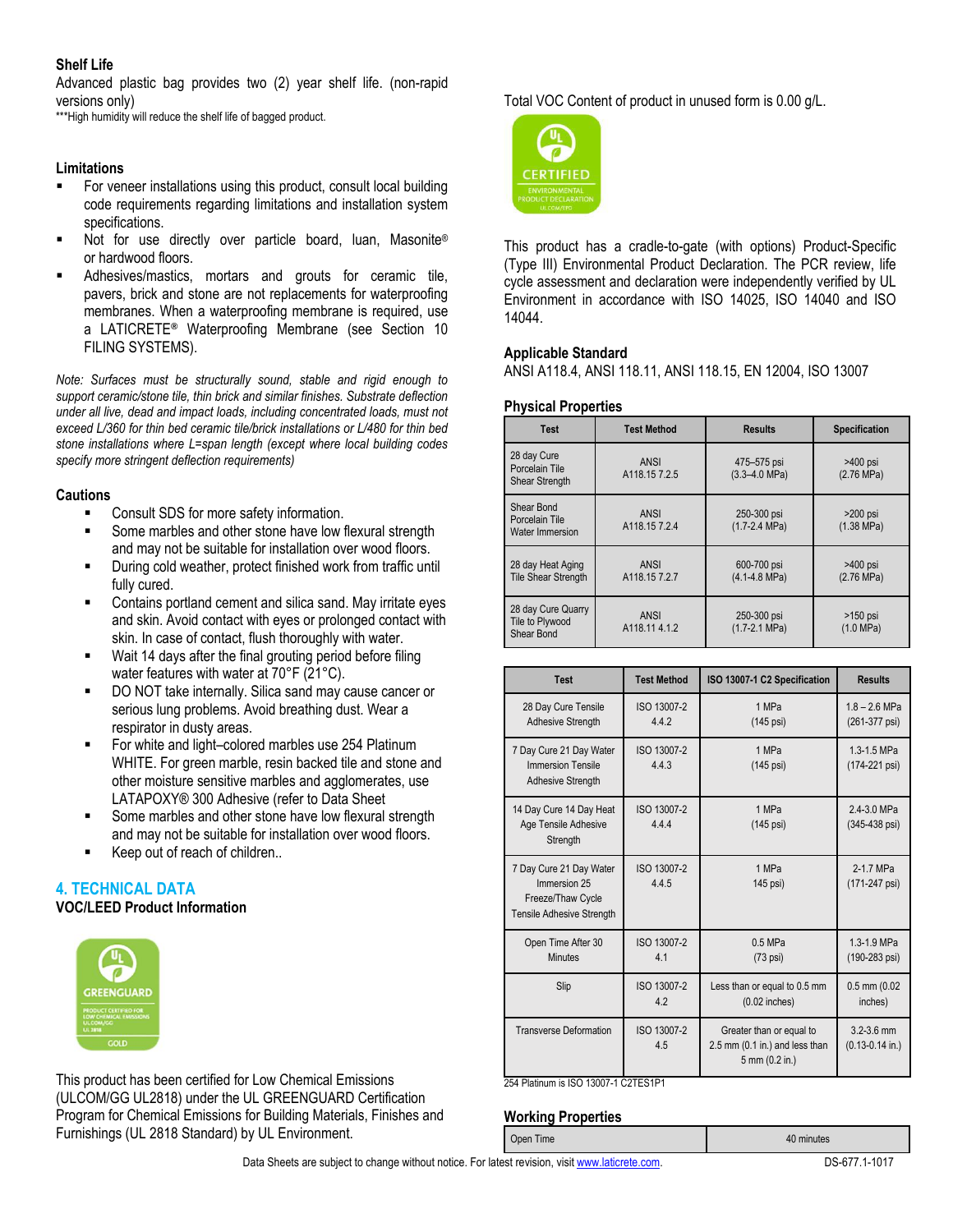| Pot Life              | 2 hours                   |
|-----------------------|---------------------------|
| Time to Heavy Traffic | 24 hours                  |
| <b>Wet Density</b>    | 13.8 lb/gal. (1.65 g/cm3) |

Specifications subject to change without notification. Results shown are typical but reflect test procedures used. Actual field performance will depend on installation methods and site conditions.

# **5. INSTALLATION**

#### **Surface Preparation** All surfaces should be between 40°F (4°C) and 90°F (32°C) and structurally sound, clean and free of all dirt, oil, grease, paint, concrete sealers or curing compounds. Rough or uneven concrete surfaces should be made smooth with Latex Portland Cement Underlayment to provide a wood float (or better) finish. Dry, dusty concrete slabs or masonry should be dampened and excess water swept off. Installation may be made on a damp surface. Concrete

slabs must be plumb and true to within 1/4" (6 mm) in 10 ft (3 m).

*Note: 254 Platinum does not require a minimum cure time for concrete slabs. Expansion joints shall be provided through the tile work from all construction or expansion joints in the substrate. Follow ANSI specification A108.01-3.7 "Requirements for Movement Joints: Preparations by Other Trades" or TCNA detail EJ-171 "Movement Joints—Vertical & Horizontal". Do not cover expansion joints with mortar.*

- 1. Installer must verify that deflection under all live, dead and impact loads of interior plywood floors does not exceed industry standards of L/360 for ceramic tile and brick or L/480 for stone installations where L=span length.
- 2. Minimum construction for interior plywood floors.

**SUBFLOOR:** 5/8" (15 mm) thick exterior glue plywood, either plain with all sheet edges blocked or tongue and groove, over bridged joints spaced 16" (400 mm) o.c. maximum; fasten plywood 6" (150 mm) o.c. along sheet ends and 8" (200 mm) o.c. along intermediate supports with 8d ringshank, coated or hot dip galvanized nails (or screws); allow 1/8" (3 mm) between sheet ends and 1/4" (6 mm) between sheets edges; all sheet ends must be supported by a framing member; glue sheets to joints with construction adhesive.

**UNDERLAYMENT:** 5/8" (15 mm) thick exterior glue plywood fastened 6" (150 mm) o.c. along sheet ends and 8" (200 mm) o.c. in the panel field (both directions) with 8d ring-shank, coated or hot dip galvanized nails (or screws); allow 1/8" (3 mm) to 1/4" (6 mm) between sheets and 1/4" (6 mm) between sheet edges and any abutting surfaces; offset underlayment joints from joints in subfloor and stagger joints between sheet ends; glue underlayment to subfloor with construction adhesive. Refer to Technical Data Sheet 152 Bonding Ceramic Tile, Stone or Brick over Wood Floors for complete details.

## **Mixing**

Place clean, potable water into a clean pail. Use approximately 5.5 qts (5.2 L) of water for 50 lbs (22.7 kg) of powder. When using to install Large Thin Porcelain Tile use up to 6 qts (5.7 L) of water for 50 lbs (22.7kg) of powder. Add 254 Platinum. Mix by hand or with a slow speed mixer to a smooth, trowelable consistency. Allow mortar to slake for 5–10 minutes. Remix with out adding any more water or powder. During use, stir occasionally to keep mix fluffy. DO NOT temper with water.

#### **Mixing with PERMACOLOR® Select Color Kits (254 Platinum white only)**

Requires 2 PERMACOLOR Select Color Kits. (Each Color Kit contains 2 individual color packets, use all 4 color packets) Place water in a clean mixing container. Remove color packets from the cardboard container as well as the protective plastic sleeve. The internal bag is a water dispersible packet – when using the 50 lbs. (22.7kg) bag of 254 Platinum, drop all color packs directly in to water in clean mixing container. Mix with a drill mixer until pigment is dispersed evenly in container and the dispersible packet is no longer visible. Add 254 Platinum and mix as directed above. Please note that additional water may be necessary when using PERMACOLOR Select color Kits.

## **Application**

Apply mortar to the substrate with the flat side of the trowel, pressing firmly to work into surface. Comb on additional mortar with the notched side.

*Note: Use proper sized notched trowel to ensure full bedding of the tile. Spread as much mortar as can be covered with tile in 15–20 minutes. Back butter large tiles >8" x 8" (>200 mm x 200 mm) to provide full bedding and firm support. Place tiles into wet, sticky mortar and beat in using a beating block and rubber mallet to embed tile and adjust level. Check mortar for complete coverage by periodically removing a tile and inspecting bedding mortar transfer onto back of tile. If mortar is skinned over (not sticky), remove and replace with fresh mortar.*

## **Grouting**

Grout installation after a minimum of 24 hours curing time at 70°F (21°C). Grout with SPECTRALOCK®† PRO Premium Grout† , SPECTRALOCK PRO Grout† , PERMACOLOR Select NS or PERMACOLOR Grout^^^

## **Cleaning**

Clean tools and tile work with water while mortar is fresh.

## **6. AVAILABILITY AND COST**

**Availability** LATICRETE® and LATAPOXY® materials are available worldwide.

## **For Distributor Information, Call:**

Toll Free: 1.800.243.4788 Telephone: +1.203.393.0010 For on-line Distribution information, visit LATICRETE at **www.laticrete.com**

## **Cost**

Contact a LATICRETE/LATAPOXY Distributor in your area.

## **7. WARRANTY**

See 10. FILING SYSTEM<br>DS 230.13: LATIC LATICRETE Product Warranty A component of: DS 230.05: LATICRETE 5 Year System Warranty (United States and Canada) DS 230.10: LATICRETE 10 Year System Warranty (United

Data Sheets are subject to change without notice. For latest revision, visit [www.laticrete.com.](http://www.laticrete.com/) DS-677.1-1017